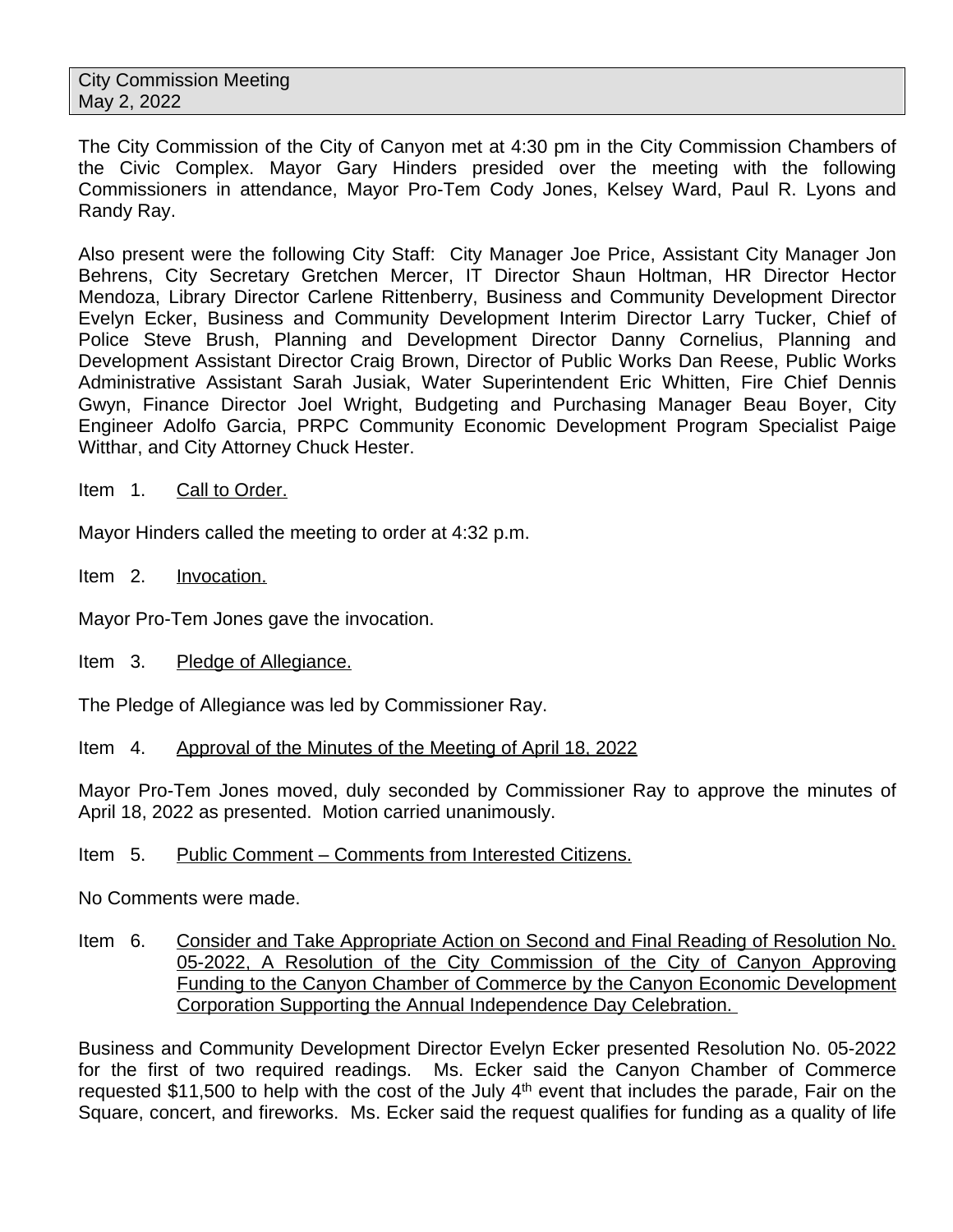City Commission Meeting May 2, 2022 Page 2 of 4

event and brings in an estimated 30,000 plus tourists and visitors. Mr. Ecker said the Canyon Economic Development Corporation held a public hearing April 14, 2022 with no opposition.

After discussion, Commissioner Ward moved, duly seconded by Mayor Pro-Tem Jones to approve Resolution No. 05-2022 as presented. Motion carried unanimously.

> RESOLUTION NO. 05-2022 A RESOLUTION OF THE CITY COMMISSION OF THE CITY OF CANYON APPROVING FUNDING TO THE CANYON CHAMBER OF COMMERCE BY CANYON ECONOMIC DEVELOPMENT CORPORATION SUPPORTING THE ANNUAL INDEPENDENCE DAY CELEBRATION.

Item 7. Preliminary Discussion of Fiscal Year 2022-2023 ESTIMATE of Taxable Valuation Provided by PRAD and Estimate of Property Tax Revenue at Current Tax Rates.

Finance Director Joel Wright presented Certified Estimates of Taxable Value for 2022 for the City of Canyon as provided by Potter-Randall Appraisal District on April 25, 2022. Mr. Wright reviewed the estimated values of taxable property and the Tax Increment Reinvestment Zone (TIRZ).

No action, informational only.

Item 8. Consider and Take Appropriate Action on Resolution No. 07-2022, A Resolution of the City Commission of the City of Canyon, Texas, Approving an Interlocal Agreement with Panhandle Regional Planning Commission for Application Assistance for 2022 TXCDBG Downtown Revitalization Program and Associated Administration Consideration if Funded.

Assistant City Manager Jon Behrens presented Resolution No. 07-2022 for consideration. Mr. Behrens stated the City was moving forward with the first steps in the 2022 funding cycle for the Texas Department of Agriculture TXCDBG Downtown Revitalization Program and have reached out to the Panhandle Regional Planning Commission to complete the application and all associated requirements on behalf of the City of Canyon. Mr. Behrens said this would include procuring an engineering firm for the project through the RFQ process. Mr. Behrens said the City of Canyon will apply for a \$500,000 grant with a required City match of 15% (\$75,000) and the Texas Department of Agriculture requires the City and PRPC enter into an Interlocal Agreement pursuant to Chapter 791 of the Texas Government Code. Mr. Behrens said the City will work closely with the PRPC with then intent to propose a project that will result in significant improvement to the east alley on the Square.

After discussion, Commissioner Ray moved, duly seconded by Commissioner Ward to adopt Resolution No. 07-2022 authorizing the execution of an Interlocal contract with the PRPC under the Interlocal Cooperation Act for grant application preparation and potential grant management services for the City of Canyon's activates related to the 2022 Main Street program. Motion carried unanimously.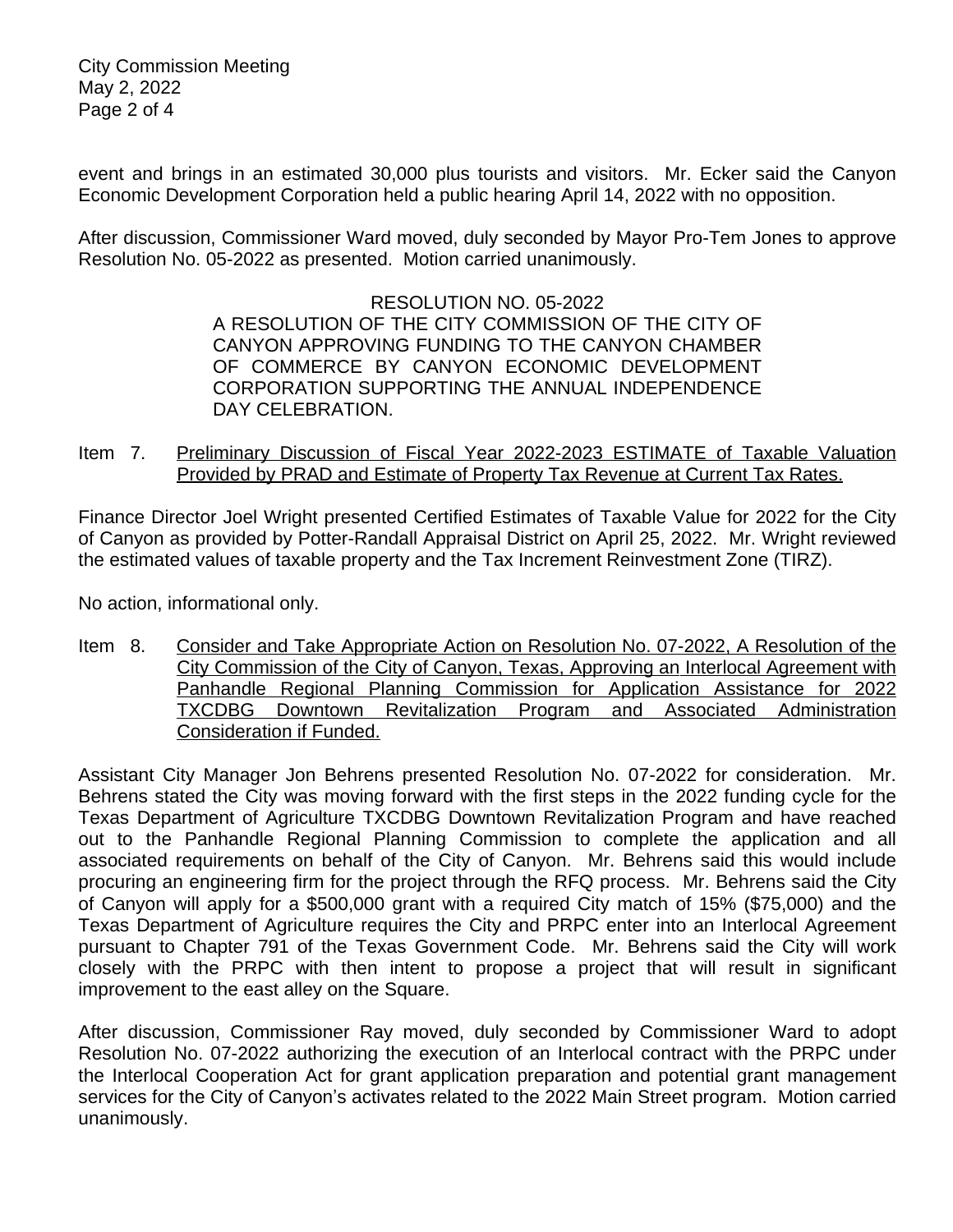## RESOLUTION NO. 07-2022

A RESOLUTION OF THE CITY COMMISSION OF THE CITY OF CANYON, TEXAS, APPROVING AN INTERLOCAL AGREEMENT WITH PANHANDLE REGIONAL PLANNING COMMISSION FOR APPLICATION ASSISTANCE FOR 2022 TXCDBG DOWNTOWN REVITALIZATION PROGRAM AND ASSOCIATED ADMINISTRATION CONSIDERATION IF FUNDED.

Item 9. Consider and Take Appropriate Action on Resolution No. 08-2022, A Resolution of the City Commission of the City of Canyon, Texas, Approving Proposals Received for Engineering Services for Application to the 2022 TXCDBG Downtown Revitalization Program & Associated Engineering Consideration if Funded.

Assistant City Manager Jon Behrens presented Resolution No. 08-2022 for consideration. Mr. Behrens stated as part of the TXCDBG Downtown Revitalization Program grant, the City of Canyon is required to solicit and select an engineering firm to design the alley improvements that make up the proposed project. Mr. Behrens said staff reviewed and scored Statement of Qualifications from two firms that submitted proposals to provide engineering services associated with this grant application. Mr. Behrens said submittals were evaluated based on scoring criterion provided by the PRPC with both Parkhill, Smith and Cooper and Brandt Engineering receiving the same score. Mr. Behrens stated the City Commission would need to choose the firm they felt best fit.

After discussion, Commissioner Ray moved, duly seconded by Mayor Pro-Tem Jones to adopt Resolution No. 08-2022 selecting Brandt Engineers to provide engineering services for the City of Canyon's participation in the Main Street Program and hereby authorize the Mayor and the City Manager to execute any and all documents to effectuate said engineering services contract. Motion carried with Commissioner Lyons voting against.

## RESOLUTION NO. 08-2022

A RESOLUTION OF THE CITY COMMISSION OF THE CITY OF CANYON, TEXAS, APPROVING PROPOSALS RECEIVED FOR ENGINEERING SERVICES FOR APPLICATION TO THE 2022 TXCDBG DOWNTOWN REVITALIZATION PROGRAM & ASSOCIATED ENGINEERING CONSIDERATION IF FUNDED.

Item 10. Executive Session Pursuant to §551.071 Consultation with Attorney, §551.072 For Deliberation Regarding Real Property and, §551.087 Deliberation Regarding Economic Development Negotiations.

Mayor Hinders indicated the City Commission would adjourn into Executive Session at 4:58 pm.

Item 11. Consider and Take Appropriate Action on Items Discussed in Executive Session.

Upon returning from Executive Session at 7:48 pm, no action was taken.